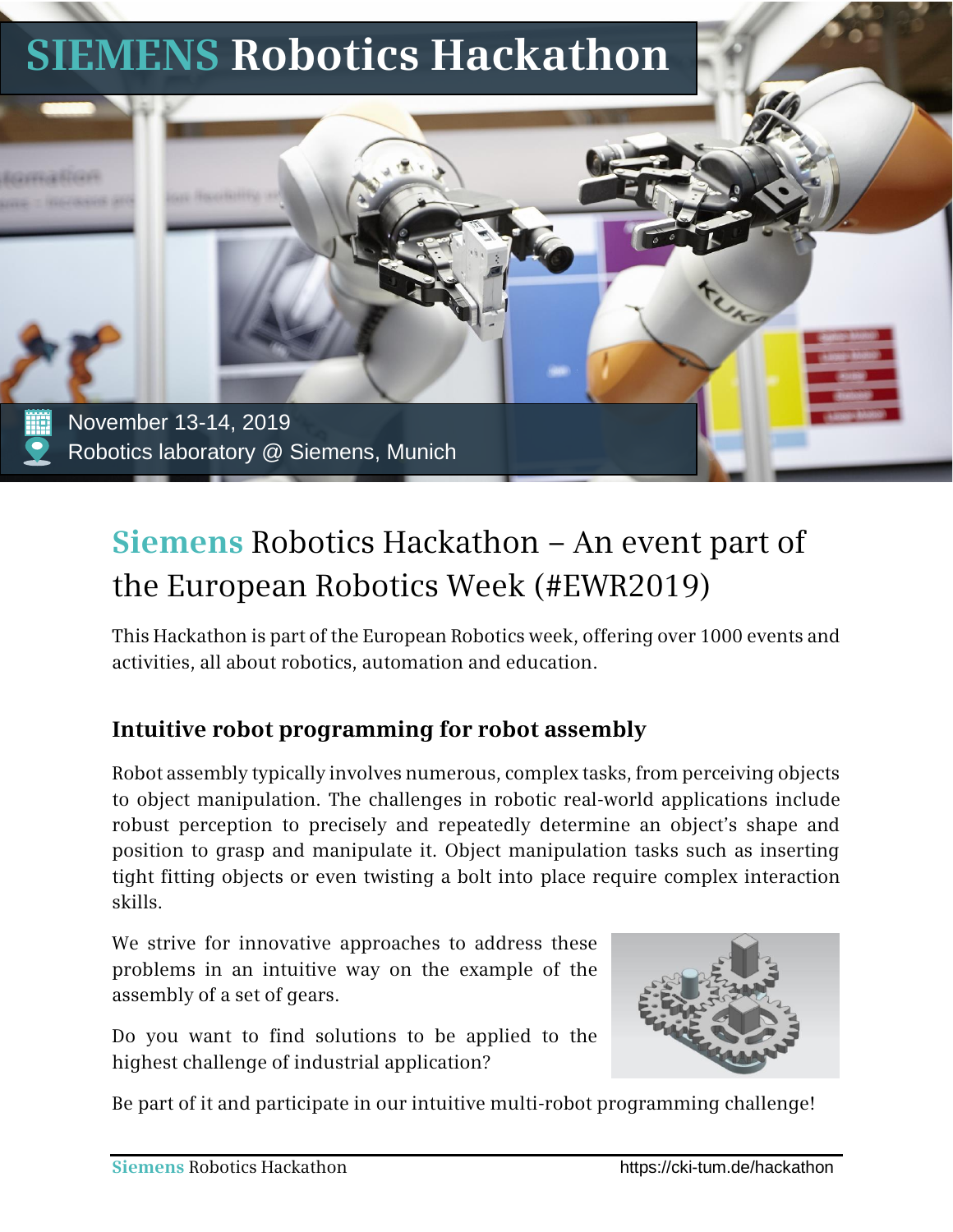#### **When?**

## *Wednesday 13.11.2019 Thursday 14.11.2019*

- $09:00$  Introduction & Lab Tour
- $10:30$  Let's start hacking!
- $12:00$  Lunch break
- 18:00 Pizza break

| 09:00   Start of day 2                                                                                                            |
|-----------------------------------------------------------------------------------------------------------------------------------|
| 12:00 Lunch break                                                                                                                 |
|                                                                                                                                   |
| 15:00 Presentations of results and<br>demos on real multi-robots<br>16:30 (Optional) Campus colloquium<br>"Future Energy Systems" |

#### **Where?**

Siemens AG Otto-Hahn-Ring 6 Building 12, CoWork area, room BIG BRAIN 81739 Munich

Via S-Bahn Neuperlach-Süd take Entrance 4 Via car park on north side take Entrance 1



#### **What is the goal of the hackathon?**

The goal is to solve assembly tasks in small groups via intuitive multi-robot programming in an industrial environment, including

- Perception and localization of assembly parts
- Force-torque based robot motion control
- Facilitate smart robot behaviors
- Multi-robot assembly